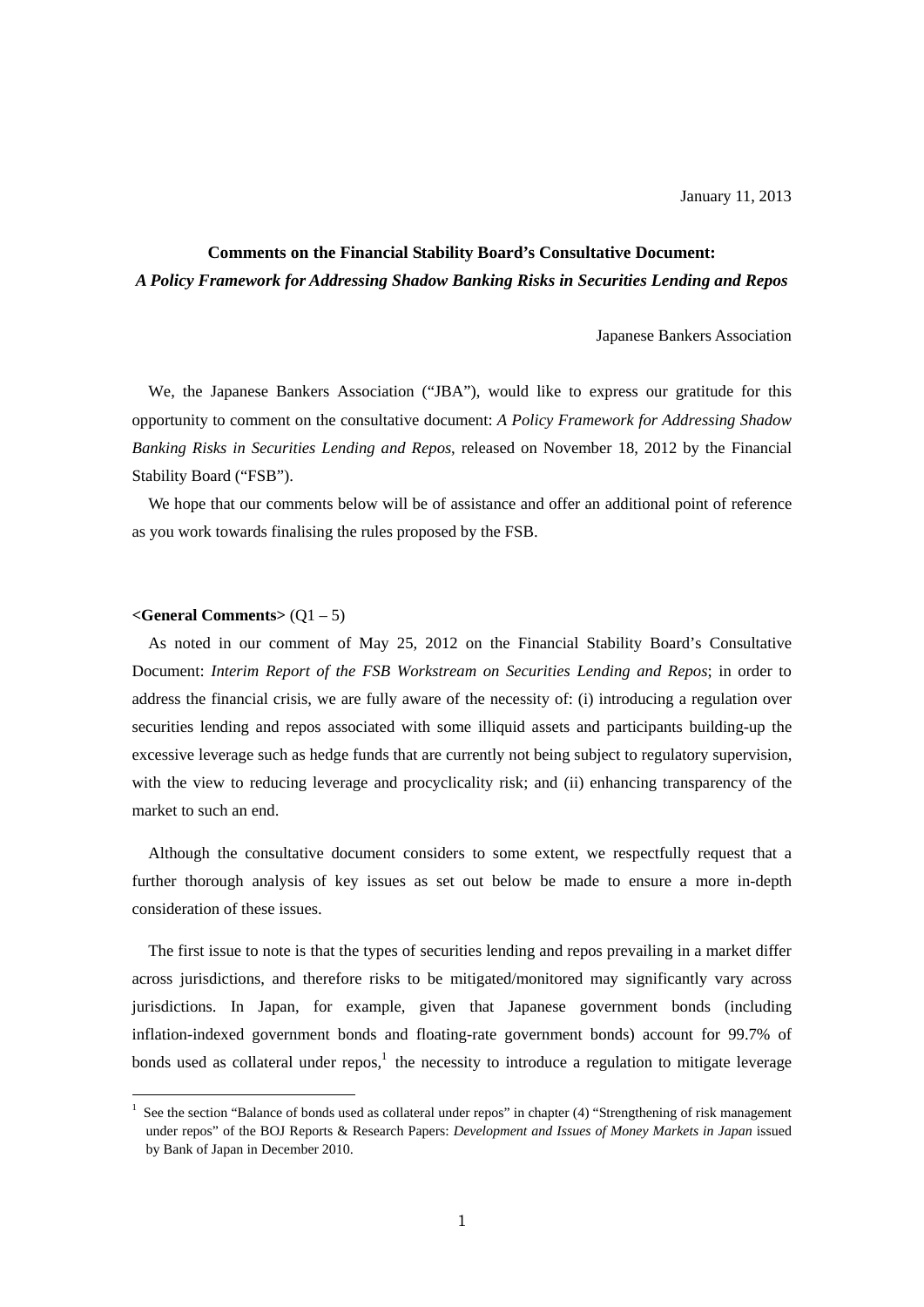and procyclicality risk in a manner similar to transactions involving illiquid assets is considered to be significantly limited.

Further, in most cases of securities lending and repos in Japan, the transaction data is generally managed by the Pre-Settlement Matching System of the Japan Securities Depository Center, Inc. ("JASDEC"), which means that Japan already has certain processes in place to centrally manage such transaction data. Moreover, government bond repos are largely settled by the Japan Government Bond Clearing Corporation which plans to increase the number of participant banks in the near future, and hence further mitigation of systemic risk is expected. In terms of stock lending transactions, JASDEC is planning to establish a DVP (Delivery Versus Payment) clearing system, and accordingly a more advanced initiative compared to other jurisdictions is considered to be implemented in Japan. We therefore believe that it is crucial to fully take into account such existing infrastructures and frameworks in place in each jurisdiction.

In addition, given that repos using government bonds as collateral are being utilized by central banks for monetary operation purposes in major jurisdictions and play a central function in the short-term money market, it is considered that the current condition and market practice of financial markets in each jurisdiction (e.g. forms of transactions, type of securities used as collateral, central clearing initiatives, market participants and their positioning in the market) should be fully factored in, and consideration should be given to curb over-regulation, in areas such as reporting and minimum haircuts, beyond the intentional purpose of shadow banking regulation. Lack of such consideration may have an adverse effect not only on securities lending/repos markets but also on government bonds markets (both primary and secondary markets), and may also be a hurdle for the stable absorption of government bonds in every jurisdiction.

Another significant issue is the consistency with other financial regulations that have been implemented or are under consideration. The Basel III framework (the leverage ratio requirement, liquidity requirement and capital adequacy requirement), for example, already applies a tool to reduce leverage and procyclicality risk to entities subject to prudential regulation (banks etc.). These should be taken into account to ensure sufficient consistency across financial regulatory regimes and to avoid imposing overlapping regulations on specific legal entities. Our opinion therefore is that, the scope of shadow banking regulation should be focused on legal entities, limited to those not subject to the Basel III framework in order to avoid double regulation, for example excluding those legal entities subject to prudential regulation.

While the importance of enhancing market transparency is well understood, we also respectfully request the FSB to give careful consideration to avert applying excessive reporting/disclosure requirements, and ensure consistency with other disclosure requirements under the Basel Pillar 3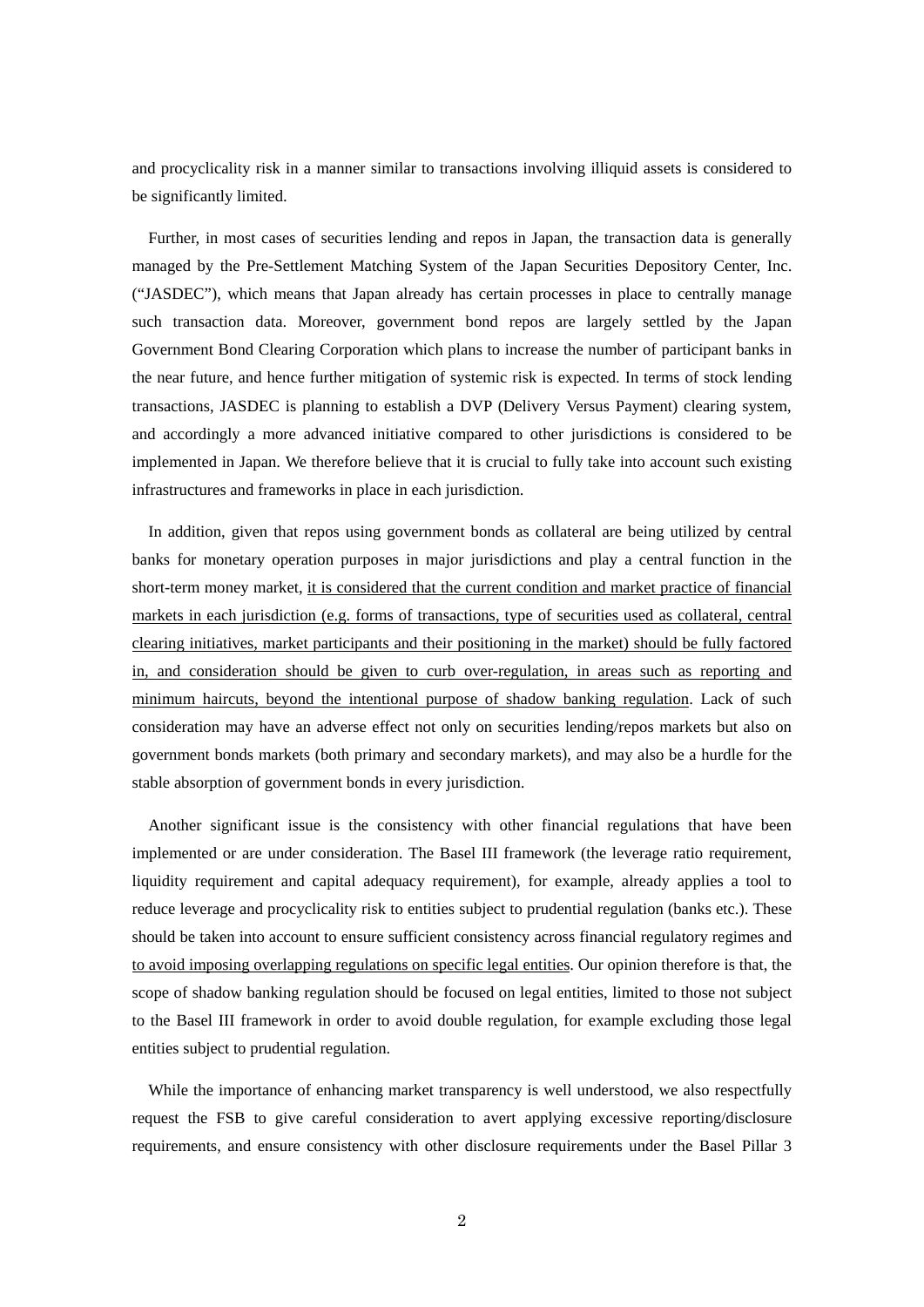framework and for financial accounting purposes, including common data template based reporting to supervisors being discussed by the FSB and Enhanced Disclosure Task Force. If new disclosure/reporting requirements are to be implemented, entities should be provided with sufficient time for preparation to address such requirements, for example to develop systems.

# **<Specific Comments>**

### [Recommendation 1]

As specified in the General Comments above, in Japan, generally, JASDEC manages the transaction data of securities lending and repos. Hence, in discussing the data collection from international financial institutions, it is necessary to explore approaches that would not require financial institutions to create/construct additional data by leveraging such existing infrastructures.

# [Recommendations 2 and 3]

# $(06 - 8)$

While it is understood that a data collection approach by authorities need to be improved, the use of a trade repository (TR) is not considered the most effective way to do so, and therefore other alternative approaches should be discussed.

Given the current market practice of OTC derivatives, the use of a TR would impose a significant burden on financial institutions for preparation including system development because it is assumed that it would cost several hundred thousand dollars per financial institution. Annex 2 of the consultative document refers to significant upfront costs of a TR and also points out that "it may be costly to change once established." In addition to these costs, it should be recognized that market participants need to bear running costs to use a TR. Unless the use of a TR is made completely free, if a financial institution deals with a couple of hundred securities lending/repos transactions per day, the annual cost of using a TR is expected to amount to some tens of thousands of dollars, assuming that a certain amount of fees (e.g. a few dollars per transaction) incurred on a regular basis. As for transactions using high credit-quality government bonds as collateral in a low interest rate environment, since transactions could only earn a limited profit in such an environment, such cost burden would clearly likely to be a disincentive for some legal entities depending on its size. Moreover, a lender may require an interest rate that reflects the above costs from a borrower, resulting in an increased funding cost.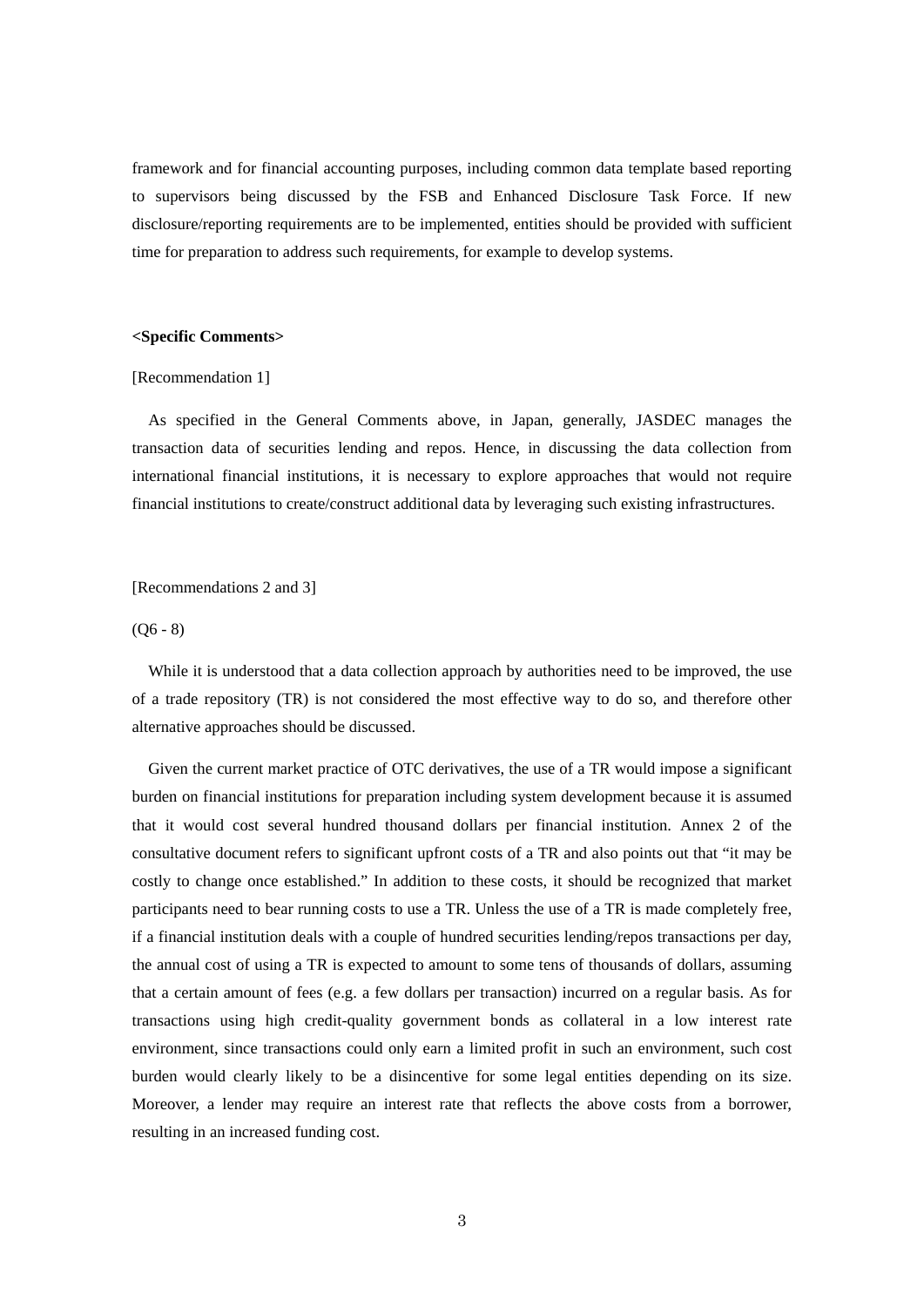In addition, taking into account actual OTC derivative transactions, if the use of a TR is made mandatory, jurisdictions which have no established relevant framework (including Japan) would need to use a TR in other jurisdictions, imposing them to address legal risk arising from documentation and information management under different laws/regulations and market practices. Authorities would also need to bear a burden of global-based data collection/matching. As such, the use of a TR is considered to be inefficient.

Our view is that there are other alternative approaches rather than using a TR that enable better information collection for both authorities and market participants, and using such approaches is more efficient at least in Japan.

In Japan, as noted in the General Comments, generally, the transaction data of securities lending and repos is managed to a certain extent by JASDEC, and authorities may leverage this infrastructure.

Examples of other potential approaches to collect securities lending and repo market data include the data provision to authorities by central counterparties (CCPs) for those transactions settled through CCPs because, to some extent, information on bonds used as collateral can be captured on a counterparty-to-counterparty basis, similarly to the case of OTC derivatives. Another approach is to use data generated from a settlement system of each financial institution for underlying securities, adding specific information to the data produced by such a system, and reporting such data to authorities on a regular basis.

In the light of the above situation, we consider that using existing infrastructures or information management frameworks is a more efficient option to collect transaction data, and that it is important to allow discretion to each jurisdiction in deciding a specific approach.

Ongoing initiatives are carried out in Japan to enhance market transparency, which include: (i) regular reporting to authorities by market participants (e.g. monthly), (ii) publication of a repo rate (issued on a daily basis; and for nine terms from  $T+0$  up to 1 year), and positions of bond borrowing and lending transactions (issued on a monthly basis; presenting balance of bonds borrowed/loaned by business, and balance by cash collateral transaction and uncollateralised transaction, etc.) by the Japan Securities Dealers Association, and (iii) a periodic survey on the short-term money market by the Bank of Japan (to be conducted annually). A practical approach would be to utilise these initiatives and strengthen them in line with the purposes of policy recommendations which will be finalised in the near future, in order to further enhance the transparency of markets.

(Q6)

With regards to the proposed information items listed in Box 1, in the light of the above comments,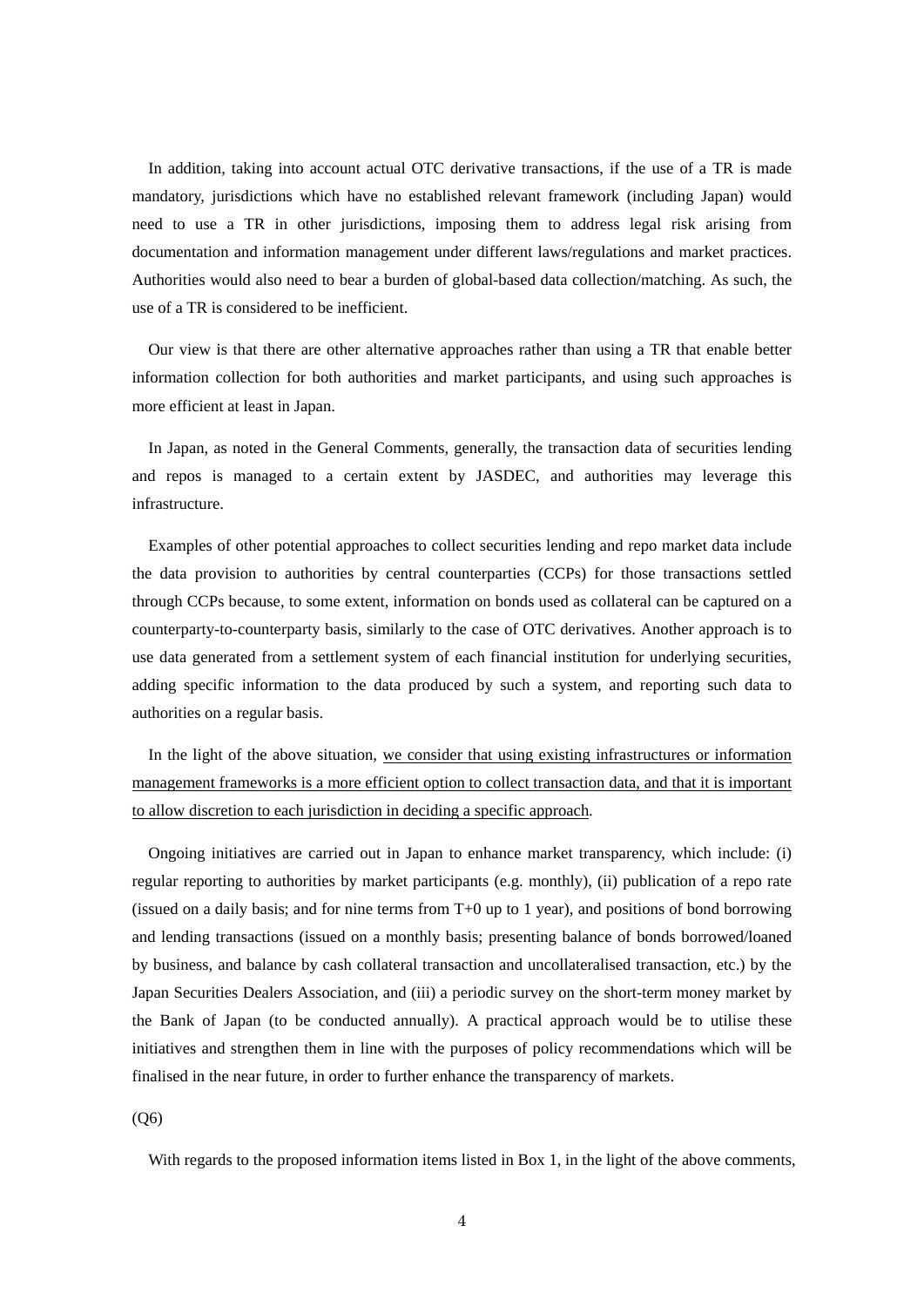local authorities should be given discretion to select necessary information from these items. In addition, the following comments are raised from practical perspectives.

As "proposed information items for enhancing transparency/disclosure in securities lending and repos," Box 1 lists information items including "(ultimate) counterparty" (transaction level data), "breakdown of counterparties and concentration" (firm-level data) and associated haircut ranges by collateral asset class. However, disclosing the name of individual counterparties may lead to specifying differences in the transaction terms and conditions of counterparties, which may create a disincentive for counterparties to execute securities lending/repos, resulting in a decline in market liquidity as well as market value of collateral assets. As such, the disclosure of the name of respective counterparties should not be required, regardless of whether as firm-level data or aggregate data. Disclosing aggregated data based on certain categories such as by type of counterparty (by financial institution and non-financial institution) requires careful consideration since such disclosure may also give rise to a concern that revealing differences in the transaction terms and conditions of counterparties may become a disincentive factor. Moreover, some jurisdictions currently may have placed a restriction on providing some of the transaction information items outside their jurisdiction, and such restriction also needs to be taken into account.

#### [Recommendation 4]

#### (Q9)

The necessity of authorities to monitor the items listed in the consultative document such as "counterparty concentration," "maturity breakdown of trades" and "composition of collateral received against securities lent" is well understood; however, as noted in the General Comments, the items to be disclosed to investors need to be consistent with Basel Pillar 3 and financial accounting disclosure requirements. In addition, a detailed disclosure of funding information may unintentionally amplify procyclicality in funding in stress periods. Given these, such information or items should not be subject to disclosure, and these should be limited to those reporting items to authorities.

It is also noted that, in discussing the "counterparty concentration" disclosure, the number of core financial institutions within a jurisdiction should be considered.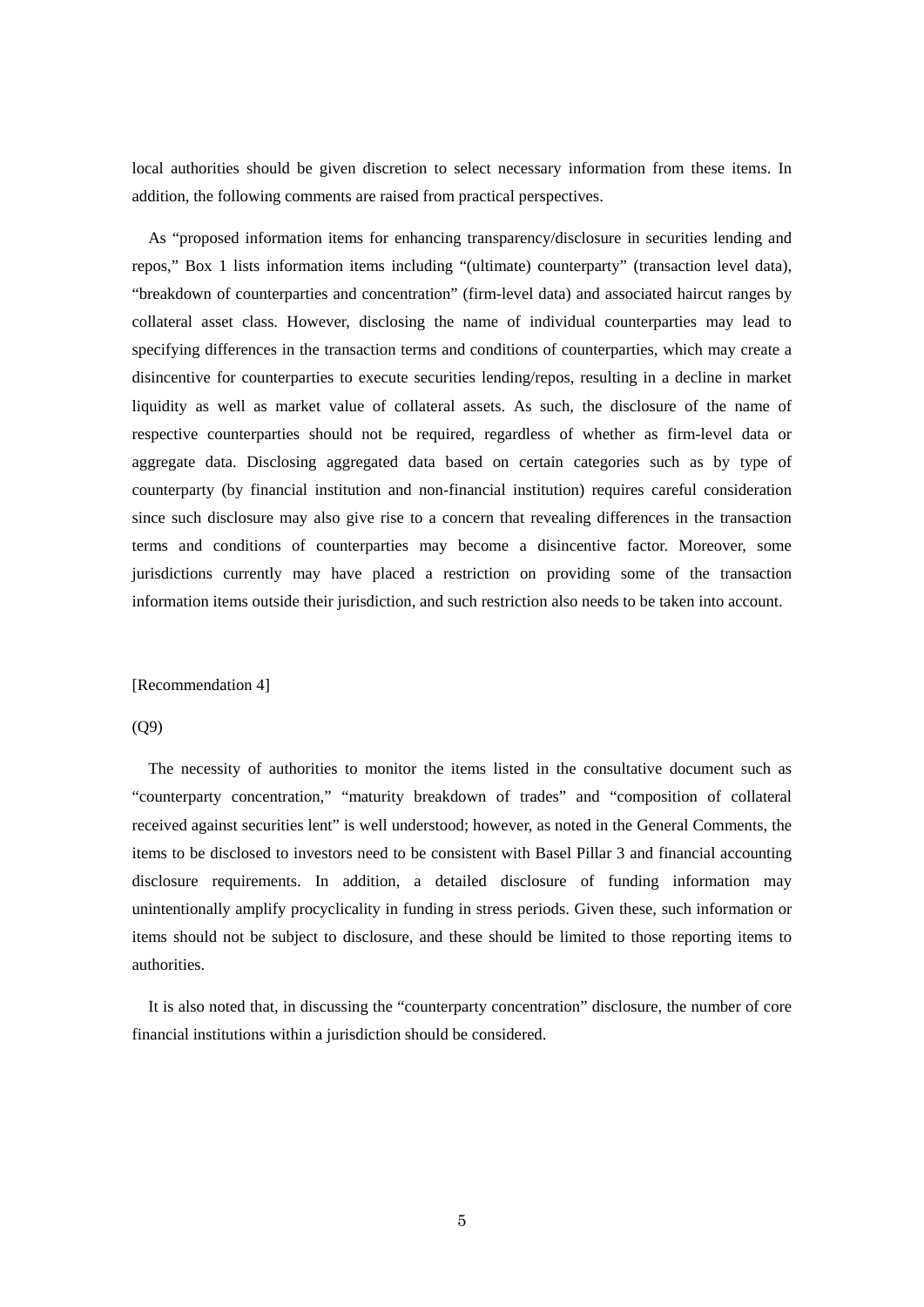#### [Recommendation 5]

#### (Q10)

Improving reporting by fund managers to end-investors needs to be given consideration in order not to impose an excessive burden on those subject to such reporting.

In Japan, a robust regulatory regime including the Trust Business Act has been implemented to ensure that trustees pay close attention to safeguarding of assets and the certainty of recovery of principal when managing funds in transactions executed under a trust agreement such as repos of Japanese government bonds and stock lending transactions. In addition, investors are given in advance an explanation of risk-related matters based on the agreement including the selection of borrowers, and transactions are executed only after investors understand such matters. Furthermore, as mentioned in the General Comments, Japan already has a settlement system in place, and hence, in implementing reporting requirements for fund managers in each jurisdiction, we respectfully request the FSB to allow discretion in determining the reporting frequency and selection in the disclosure items.

As it is interpreted that this Recommendation is intended for disclosure to retail investors, the proposed reporting items should not include data on transactions between financial institutions or entities which are deemed as a "professional" under local laws and regulations.

## [Recommendation 6]

### $(O11)$

The consultative document provides a description in page 11 (section 3.1.1) which can be interpreted as the FSB is considering the application of minimum haircuts to transactions using CCPs. In the case of those securities lending and repos which are settled by using a qualified CCP that meets IOSCO/CPSS Principles for Financial Market Infrastructure; the qualified CCP contributes to the reduction in counterparty risk and addresses fluctuating market prices, thereby mitigating systemic risk. Therefore, for transactions using a qualified CCP standards set by each qualified CCP should prevail and minimum haircuts should not be applied. Allowing such a difference in the minimum haircuts application is considered to increase the incentive to use qualified CCPs.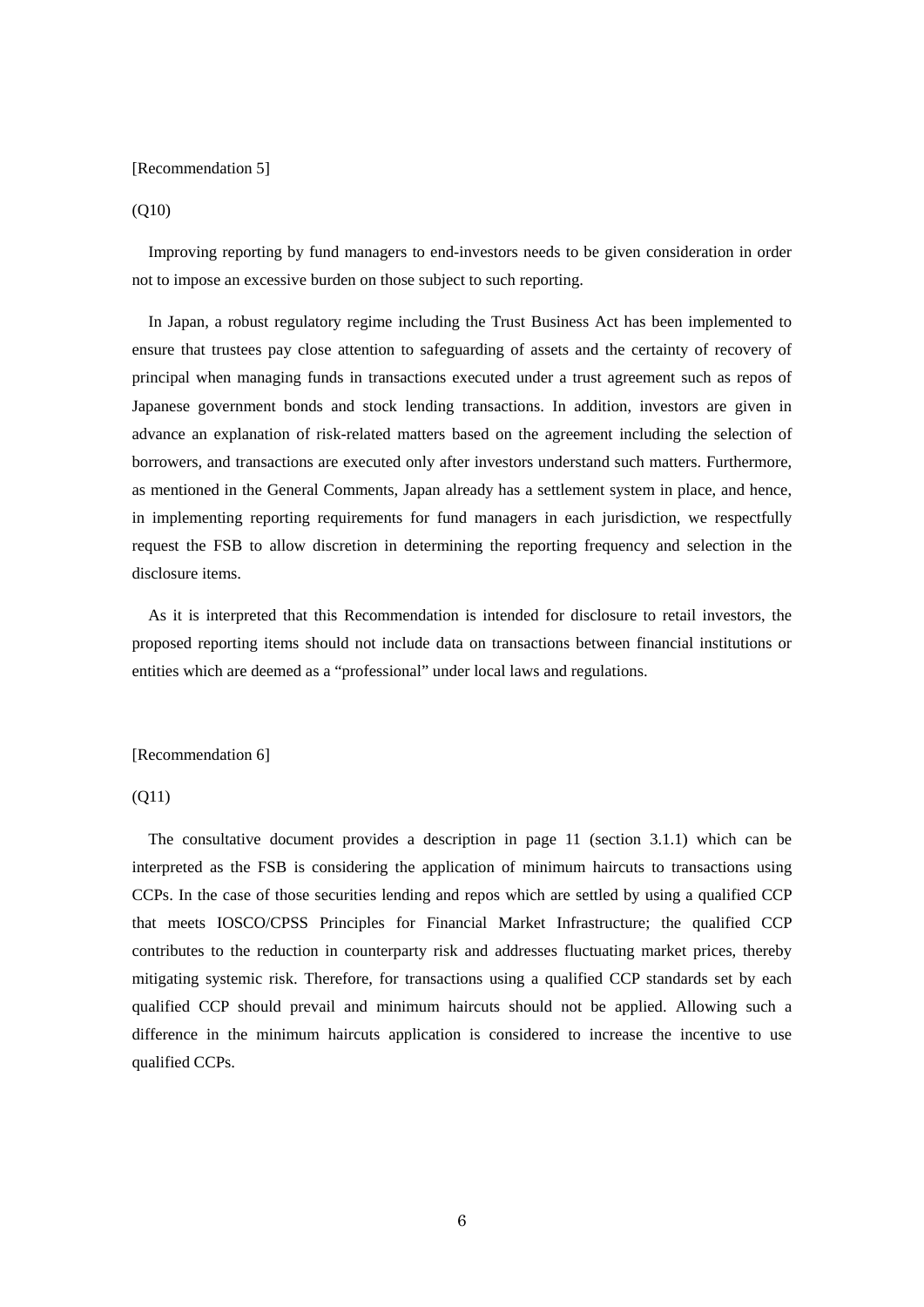#### [Recommendation 7]

# $(O12 - 17)$

The uniform application of minimum haircuts to every repo and securities financing transaction is considered unreasonable. It is necessary to avoid regulatory overlap with the Basel III regime and other existing financial regulations as well as to fully take into account differences in financial markets across jurisdictions. Our particular concern is applying minimum haircuts to those entities subject to prudential regulation and to sovereign bonds.

The significance of introducing minimum regulatory haircuts can be understood. However, it is to be noted that, even if a minimum haircut is introduced, leverage can be increased, for example, by increasing the turnover number of repo transactions, and the effect of mitigating the build-up of excessive leverage and procylicality may be limited.

In addition to the comment above, we respectfully provide the following comments on each issue in introducing the minimum haircut framework proposed in this consultative document.

# (1) Collateral type

We oppose the discussion of uniformly applying minimum haircuts to all securities lending and repos regardless of whether they are based on illiquid assets (including relatively lower-quality sovereign bonds) or based on high-quality sovereign bonds and other securities. At least sovereign bonds with high-quality should not be subject to the proposed minimum haircut requirement.

Taking a repo transaction (including those executed in the form of bond borrowing and lending) in Japan for example, its market size amounts to JPY70 to 80 trillion (or approximately US\$1 trillion) on a stock basis, and its monthly trade volume amounts to JPY300 to 600 trillion (or approximately US\$4 to 8 trillion) on a flow basis. As mentioned in the General Comments, most of the bonds traded in this type of transaction are Japanese government bonds, and such a repo transaction plays a fund needs/supply adjustment function as a core transaction in the short-term money market in Japan. If the proposed minimum haircut requirements are implemented, the repo market may contract due to negative factors such as increased execution costs and administrative burdens, stirring concerns over undermining the funding tool of the short-term money market, as well as over decline in liquidity in the secondary market of Japanese government bonds (which is not driven by general price fluctuations) and a rise in a yield due to regulatory factors. If the minimum haircut requirements are uniformly applied, and simply estimating its impact on liquidity by using the sovereign haircut for those with over 1 year and up to 5 years residual maturity of collateral (i.e. 2%) specified in the consultative document, the demand for additional collateral would amount to trillions of yen (or tens-of-billions of dollars), having a significant impact on liquidity. This level of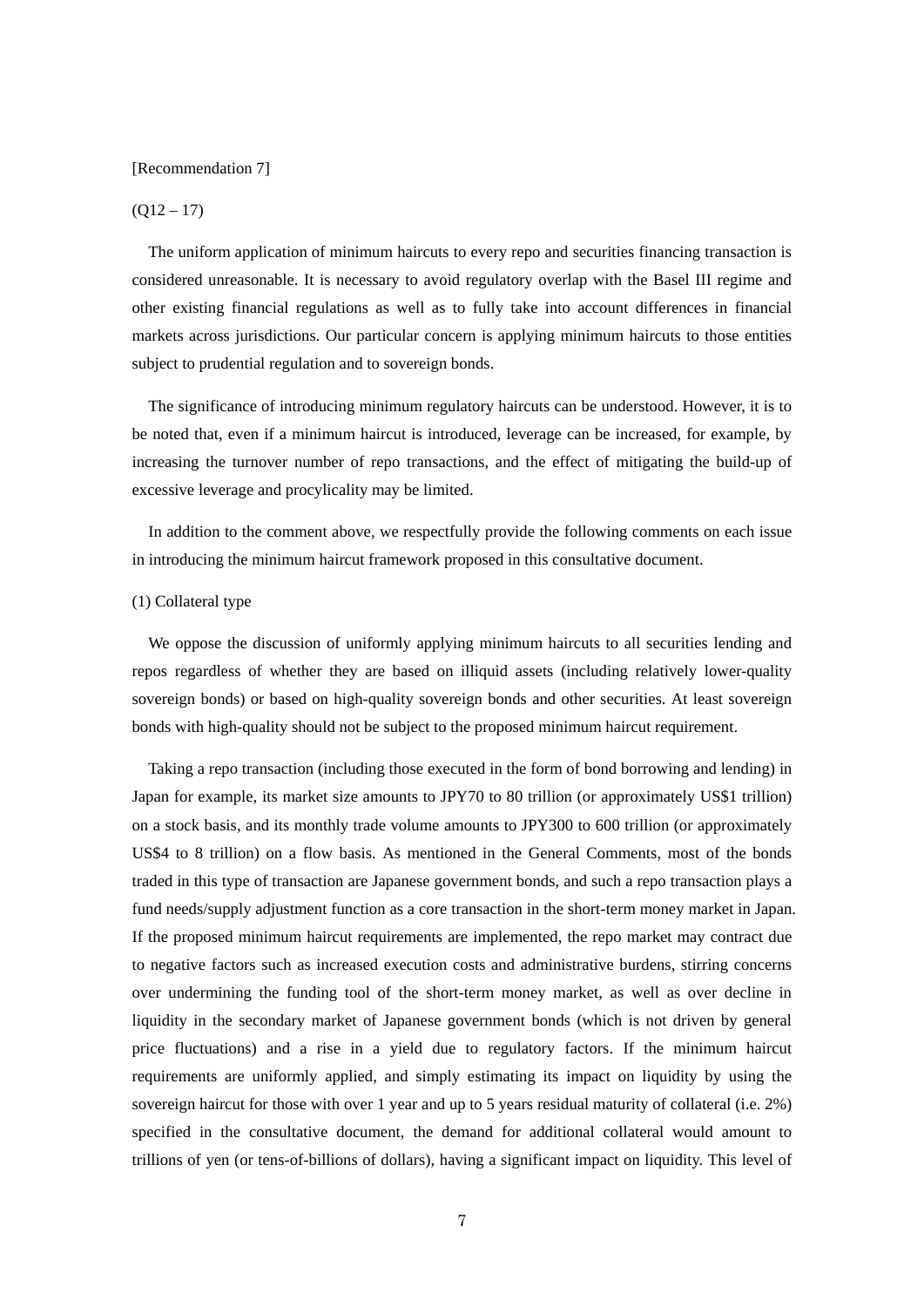impact cannot be accepted by core market participants in Japan, and therefore the uniform application of minimum haircuts should be avoided.

Under the liquidity coverage ratio (LCR) requirement of the Basel III framework, high-quality liquid asset which qualify for Level 1 Assets such as sovereign bonds are permitted to be included in the numerator of the LCR in full (100%). While the consultative document states that numerical haircut floors should apply to sovereign bond collateral subject to default risk, it is however considered that sovereign bonds exposed to such default risk in certain jurisdictions may not satisfy specific LCR conditions (e.g. proven record as a reliable source of liquidity in the markets even during stressed market conditions). In other words, it is considered that there is no reasonable basis for the application of minimum haircuts to those sovereign bonds and other securities which local authorities and financial institutions in respective jurisdictions assessed as meeting the LCR conditions, at least to the extent that such bonds satisfy the LCR conditions. From the perspective of ensuring consistency across financial regimes, sovereign bonds which satisfy the LCR conditions should also not be subject to minimum haircut application under the proposed securities lending and repos regulation. Further, bonds such as agency bonds/international agency bonds which meet the LCR conditions should be treated in a way similar to sovereign bonds, and it should be stipulated as so.

While we do not support the uniform application of the minimum haircuts to sovereign bonds and other securities, it is understood that not uniformly applying the minimum haircuts globally may invite conflict in cross-border transactions. Therefore, it is also a possible practical option to exclude from the minimum haircut application transactions which are secured by high-quality sovereign bonds and are executed in the same currency as the collateral (e.g. transactions denominated in Japanese yen secured by Japanese government bonds and transactions denominated in U.S. dollars secured by U.S. Treasury bonds) within the home country. Such treatment is consistent with the 0% risk-weight requirement under the Standardized Approach (a reduced risk weight is applicable especially to those exposures to sovereigns denominated in domestic currency and funded in that currency).

### (2) Transaction type and counterparty type

According to the consultative document, the purpose of introducing minimum regulatory haircuts for repos and securities financing transactions is to limit the build-up of excessive leverage and reduce procyclicality. Entities subject to prudential regulation are required by Basel III to comply with its leverage ratio, liquidity and capital adequacy requirements which are considered to be more effective in mitigating the risk of excessive leverage and procylicality. Therefore, applying the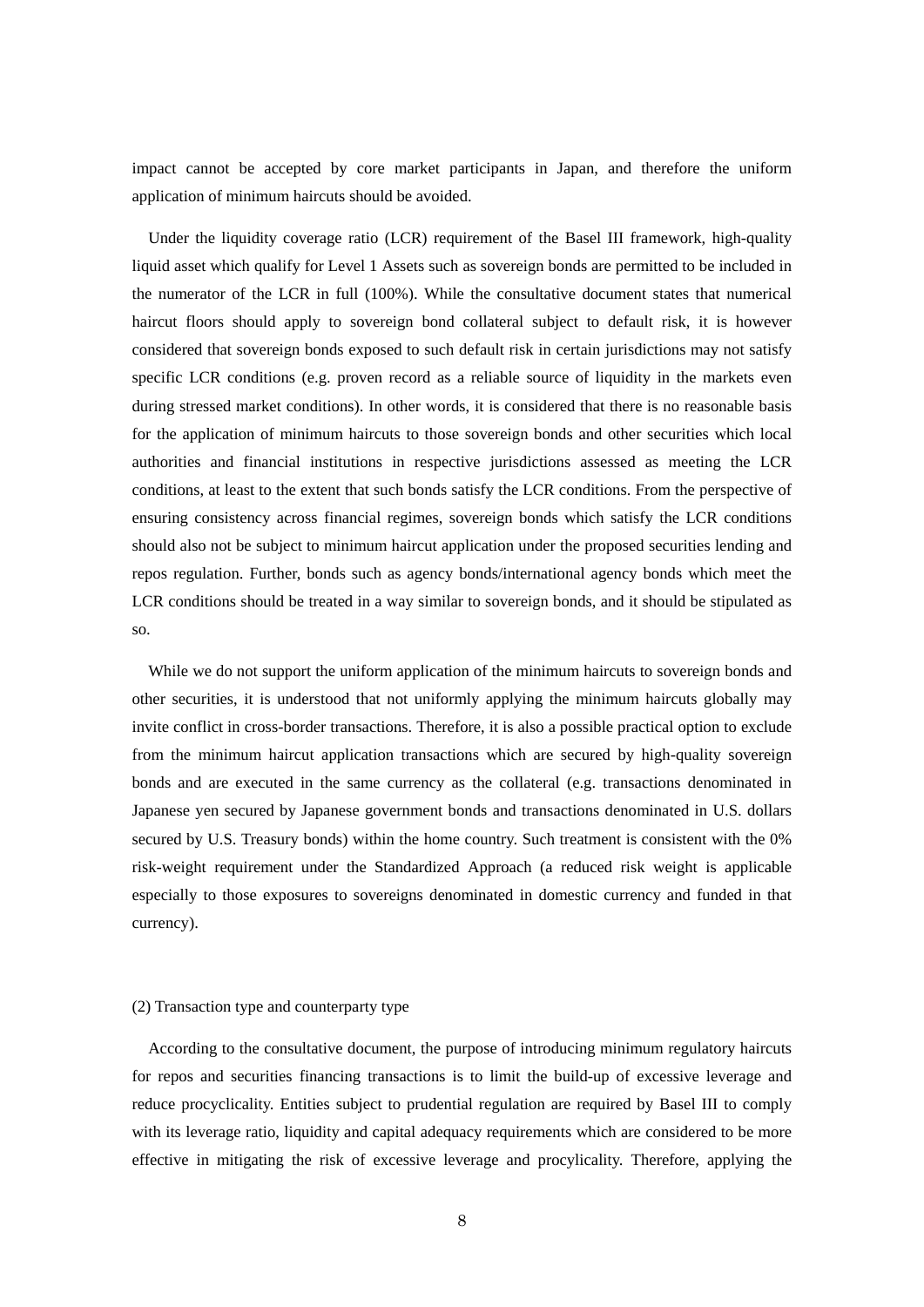minimum haircuts to entities subject to prudential regulation would evidently result in imposing overlapped regulations. Given this, minimum haircuts should not be applied to transactions by entities subject to prudential regulation that comply with the requirements under Basel III framework. Hence, the scope of application of the minimum regulatory haircuts should be limited to entities which have the ability to build up excessive leverage and entities which are susceptible to procylicality.

While our opinion is to exclude securities lending and repos of entities subject to prudential regulation from the minimum haircut requirements, if some form of minimum haircut requirements is to be implemented, from the perspective of ensuring consistency across financial regimes, we support the approach proposed in the section (ii) *Counterparty type* in page 17 of the consultative document which allows financing of entities subject to prudential regulation to be excluded.

Additional comments on issues regarding minimum haircuts are described hereinafter.

 $(O14)$ 

Regardless of whether to take the high level approach or back-stop level approach, implementing the minimum haircut requirements to securities lending and repos would increase demand for high-quality liquid assets as collaterals including sovereign bonds. Similarly, there is also a concern that other financial regulations including the LCR requirement under Basel III and the BCBS/IOSCO's "Margin requirements for non-centrally-cleared derivatives" which is under discussion may also drive the demand for collateral. Such multi-layered effects arising from strengthened regulations may lead to a sharp decline in liquidity of collateral assets and increase in volatility at the time of financial crisis, thereby amplifying systemic risk. In conducting the quantitative impact survey (QIS) on each financial regulation, such amplification effects should be fully taken into account.

Both the high level approach and back-stop level approach are based on data which assumes a 10-business day holding period. Sovereign bonds and other securities meeting certain criteria should be scoped out of the minimum haircut requirements; however even if it is determined that these should be included in the scope, assuming a 10-business day holding period for such sovereign bonds and other securities to convert into cash is deemed as overly conservative. A holding period which reflects market liquidity of securities collateral (e.g. one business day) should be used to calculate haircuts in such cases.

There may be some conditions that actual value of securities collateral becomes lower than the value applied minimum haircut, due to fluctuations in the market price. In such cases, it is requested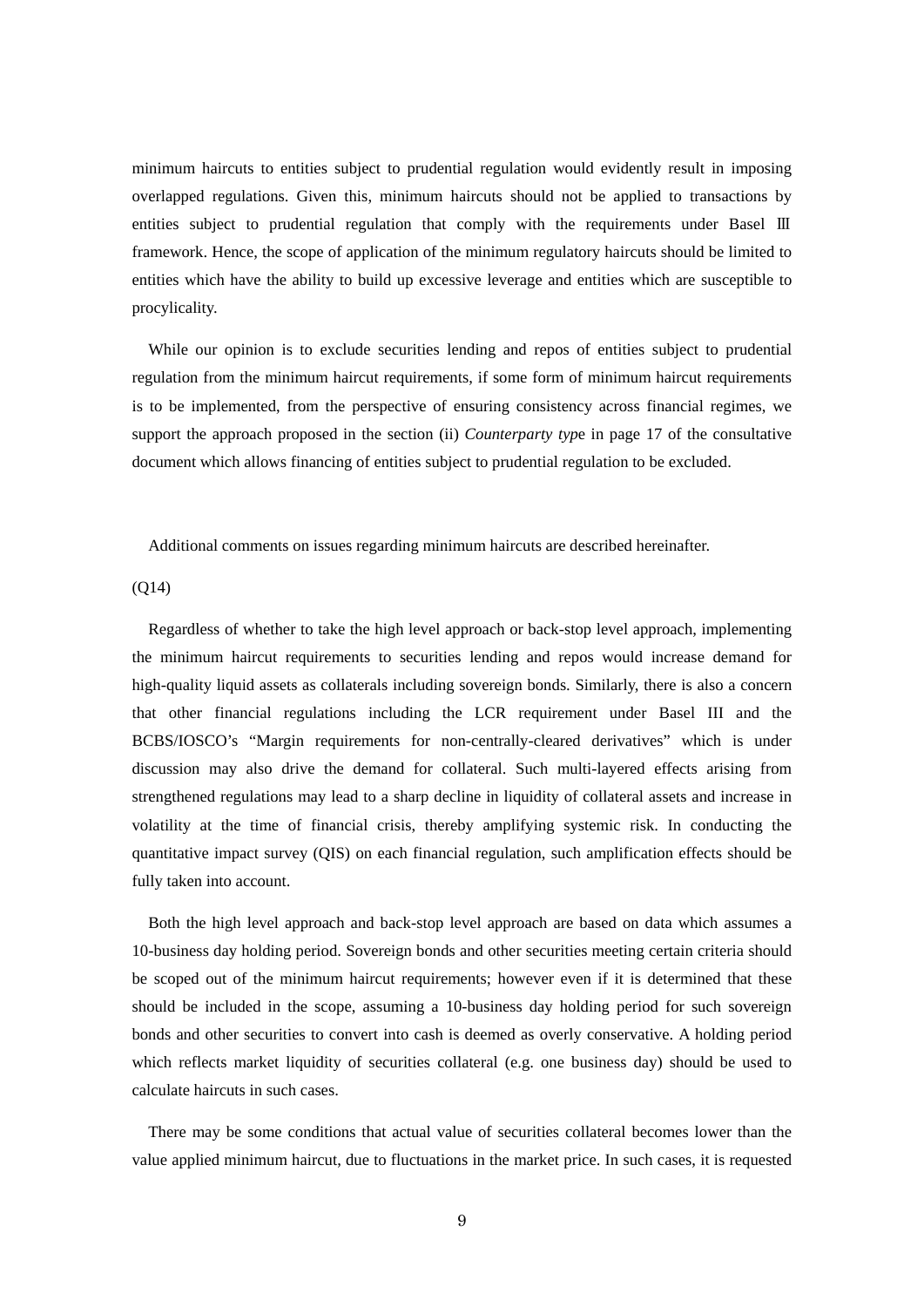that entities are not obliged to pledge/receive collateral only through margin calls. It would be necessary to reduce practical burdens by allowing other approaches such as limiting the application of minimum haircuts to those transactions with specific maturity and setting a minimum transfer amount (threshold).

It should also be noted that if minimum haircuts are set at a level higher than internal model-based haircuts calculated by financial institutions, it may create a disincentive for financial institutions to maintain/improve their internal models.

### (Q16)

A repo transaction can be classified into a General Collateral (GC) repo which does not specify any securities acceptable for lending and borrowing and a Special Collateral (SC) repo which specify acceptable securities. However, since such classification is not necessarily clearly defined, it is difficult for a third party to subsequently assess whether a repo is GC or SC, and hence, a transaction type reported by a trader is directly recorded into the transaction data. Given this, in discussing for finalization of the paper, we expect that the definition of relevant terms such as GC and SC, the method of subsequent assessment of a transaction type by a third party and other matters be clarified.

# (Q18)

The Basel III framework (i.e. credit risk mitigation) permits netting of repo-style transactions on an aggregated basis subject to a legally enforceable agreement in calculating capital requirements for repo-style exposures. The numerical haircut floor should be applied in a way that is consistent with how the above netting rule is applied by individual entities.

#### [Recommendation 8]

# (Q19)

We agree with Recommendation 8 which excludes banks which are subject to prudential regulation from the proposed minimum standards for cash collateral reinvestment on the basis that such treatment ensures consistency with other financial regimes.

While the proposed minimum standards for cash collateral reinvestment is basically being supported, the areas of stress tests and disclosure requirements need to further consider conditions unique to each jurisdiction, particularly the market conditions of cash collateral reinvestment, in order to determine the scope of application. Especially for stress testing, as its necessity, content and frequency differ significantly depending on each financial institution's risk profile associated with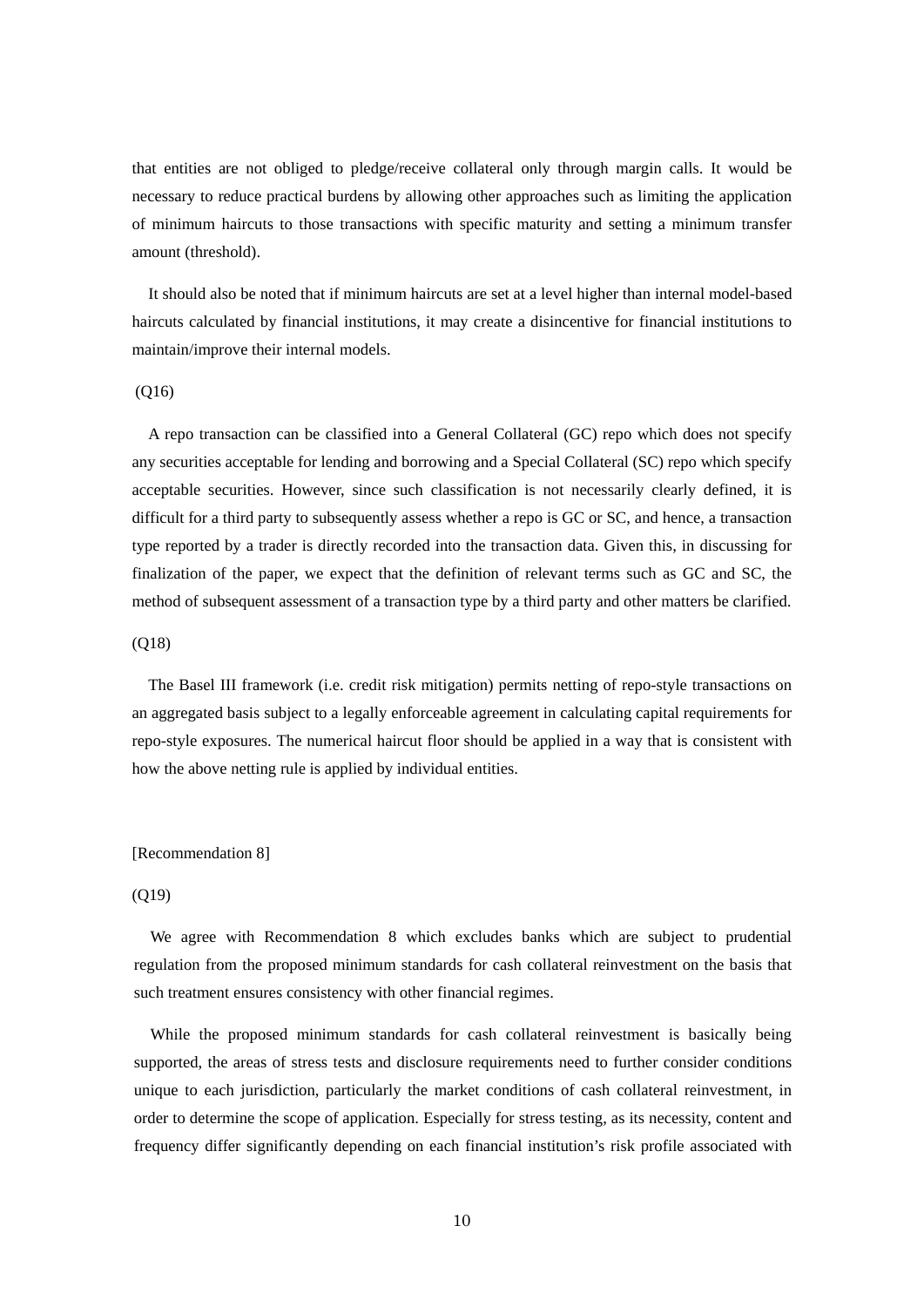securities lending and repos, a careful consideration should be given to avoid uniform implementation of the scope of application.

#### [Recommendation 9]

### (Q20)

Recommendation 9 proposes that "Only entities subject to adequate regulation of liquidity risk should be allowed to engage in the re-hypothecation of client assets". We agree with this as it ensures consistency with other financial regimes.

A concern however is that the re-hypothecation requirement if introduced, may create a relatively high-hurdle which may force smaller-business market participants to exit from the repo markets which are serving as a source of funding. In addition, the necessity of this requirement differs considerably depending on the credit quality of sovereign bonds and other securities in each jurisdiction. Therefore, considerations should be given to avoid the uniform application of the re-hypothecation requirement.

Further, in Japan, a trust agreement sets forth the asset segregation duty, under which re-hypothecation of trust assets or reuse of such assets for other customers is not permitted. Hence, we would like to confirm that this type of trust agreement is not subject to the re-hypothecation requirement.

# [Recommendation 11]

## (Q21)

Similarly to our comment on Recommendations 6 to 8, it is considered unreasonable to discuss whether to apply minimum regulatory standards for collateral valuation and management to all securities lending and repo transactions regardless of whether they are based on illiquid assets (including relatively lower-quality sovereign bonds) or based on high-quality sovereign bonds. At least transactions based on sovereign bonds with high-quality should not be subject to the proposed minimum regulatory standards.

The consultative document proposes that "securities lending and repo market participants (and, where applicable, their agents) should have contingency plans for the failure of their largest market counterparties, including in times of market stress." It is requested that the FSB explicitly define the "largest market counterparties." Further, as the content of contingency plans to be developed is